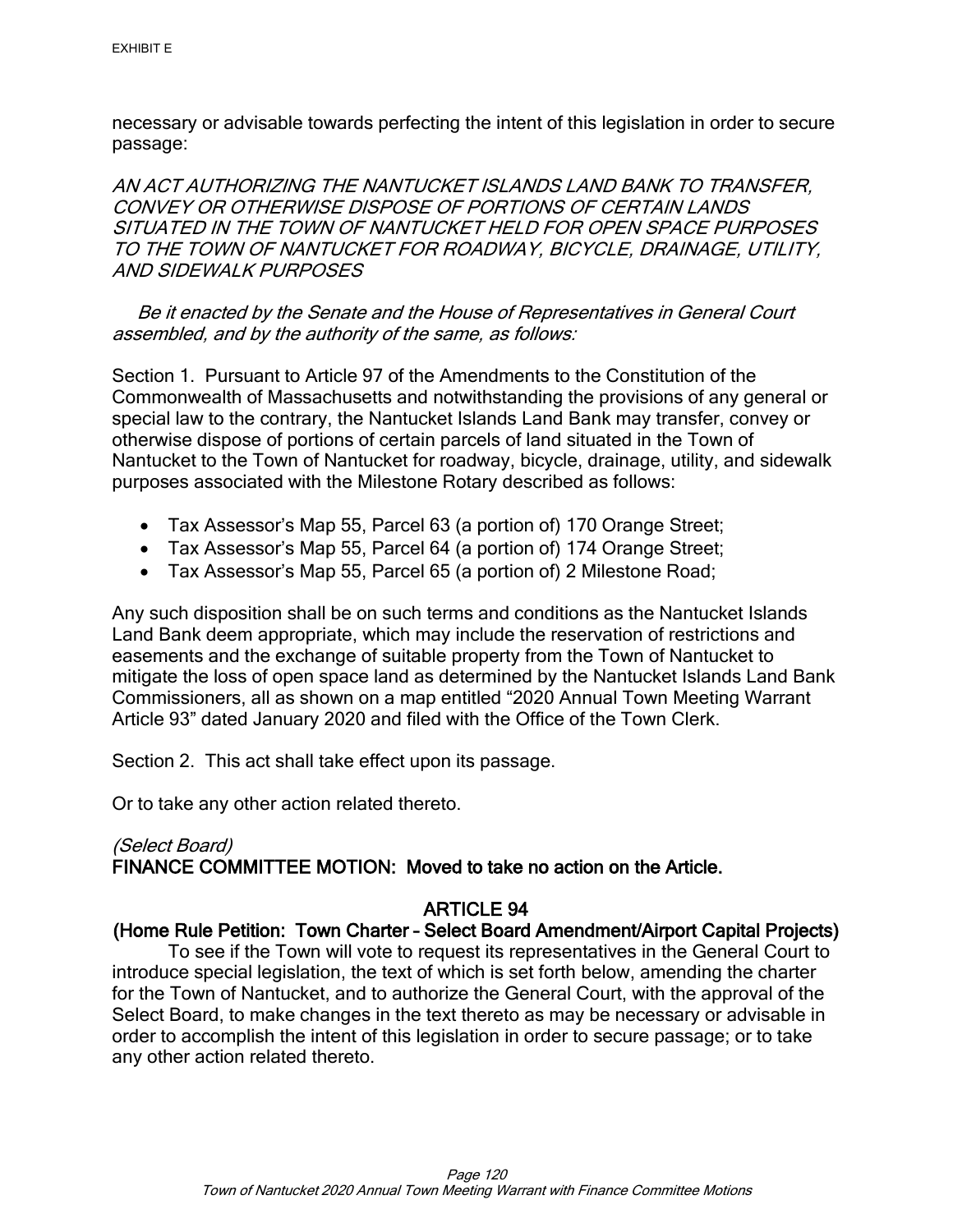# AN ACT AMENDING THE CHARTER FOR THE TOWN OF NANTUCKET

SECTION 1. Section 2.1 of article II of the charter of the town of Nantucket, as established by chapter 289 of the acts of 1996, as amended, which is on file in the office of the archivist of the commonwealth, as provided in section 12 of chapter 43B of the General Laws, is hereby amended as follows:

1. Striking out the first sentence of the second paragraph said section 2.1 and replacing it with the following:

Notwithstanding the foregoing, certain powers of Town Meeting as to real estate acquisitions and funding of capital projects at Nantucket Airport shall also be vested in the Select Board, as specified in Sections 3.3 and 3.6, subject to the voters' right to petition, as specified in Sections 2.1(b), 3.3, and 3.6.

2. Striking out section 2.1(b) and replacing it with the following:

To veto any real estate acquisition voted by the Select Board pursuant to Section 3.3 or any vote regarding funding of capital projects at the Nantucket Airport pursuant to Section 3.6; provided, however, that a petition proposing such veto in the form of a Town Meeting warrant article is signed by at least ten registered voters and provided that the petition is timely filed with the Town Clerk. The Town Clerk shall then present the petition to the Select Board within the time permitted for inclusion of the article in the next Annual Town Meeting or Special Town Meeting warrant. The Select Board or the Nantucket Airport Commission, as applicable may proceed with the real estate acquisition or use of funding of capital projects to benefit the Airport unless a petition to veto such acquisition or funding is filed with the Town Clerk within 15 days of the public notice provided for Section 3.6 of this Charter.

SECTION 2. Section 3.1 of article III of said charter is hereby amended by adding a new section 3.6 as follows:

# Section 3.6 Funding for the Benefit of the Nantucket Airport

At the request of the Nantucket Airport Commission, the Select Board may, notwithstanding any law to the contrary, vote to appropriate, borrow or transfer from available funds any sum of money to be placed in the Airport enterprise fund, or any other fund established for the benefit of Nantucket Airport, in order to permit the Nantucket Airport Commission or the Nantucket Airport to qualify for available grants and loans; provided that the amount of such appropriation or borrowing shall not exceed the total cost of the Capital Project for which the appropriation or borrowing is authorized pursuant to Section 2.1(b) of this Charter; and provided further that any amount authorized to be appropriated, borrowed or transferred by the Select Board shall, subject to any applicable grant or loan requirements and applicable laws, be reduced by the amount of any such grant or loan funds received prior to the issuance of bonds or notes or the expenditure of funds by the Nantucket Airport Commission.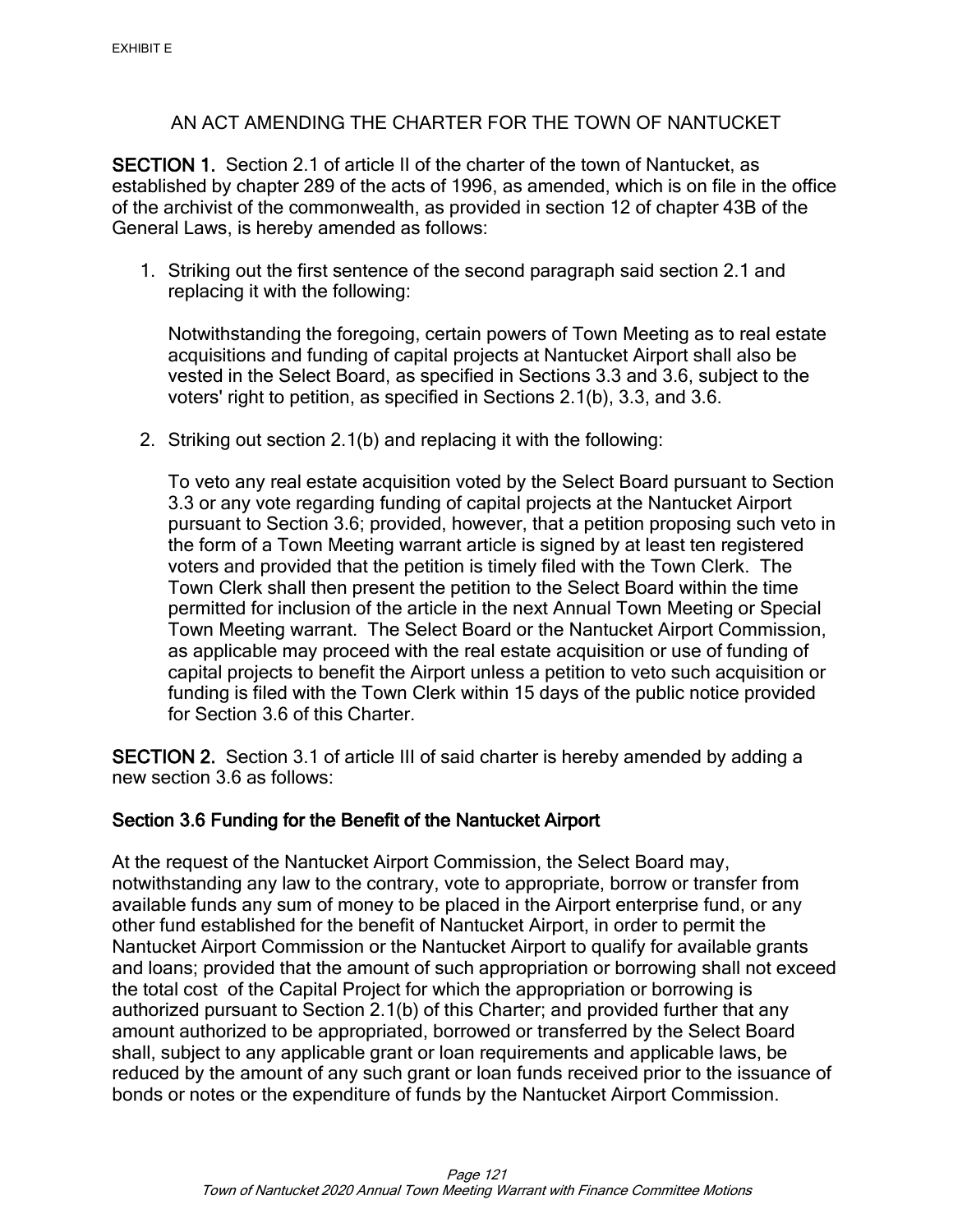The Select Board shall publish a public notice of such vote in a newspaper having general circulation within the Town. Any such vote shall be subject to veto by Town Meeting if a petition as set forth in Section 2.1(b) is filed with the Town Clerk within 15 days following the date such public notice is published.

Nothing in this section of the Charter shall affect the acceptance of gifts pursuant to Chapter 44, Section 53A of the General Laws.

#### (Select Board for Nantucket Memorial Airport Commission)

FINANCE COMMITTEE MOTION: Moved that the Town's representatives to the General Court are hereby requested to introduce legislation as set forth below; and, that the General Court, with the approval of the Select Board, make constructive changes in the text hereof as may be necessary or advisable to accomplish the intent of the legislation in order to secure its passage, as follows:

## AN ACT AMENDING THE CHARTER FOR THE TOWN OF NANTUCKET

SECTION 1. Section 2.1 of article II of the charter of the town of Nantucket, as established by chapter 289 of the acts of 1996, as amended, which is on file in the office of the archivist of the commonwealth, as provided in section 12 of chapter 43B of the General Laws, is hereby amended as follows:

3. Striking out the first sentence of the second paragraph said section 2.1 and replacing it with the following:

Notwithstanding the foregoing, certain powers of Town Meeting as to real estate acquisitions and funding of capital projects at Nantucket Airport shall also be vested in the Select Board, as specified in Sections 3.3 and 3.6, subject to the voters' right to petition, as specified in Sections 2.1(b), 3.3, and 3.6.

4. Striking out section 2.1(b) and replacing it with the following:

To veto any real estate acquisition voted by the Select Board pursuant to Section 3.3 or any vote regarding funding of capital projects at the Nantucket Airport pursuant to Section 3.6; provided, however, that a petition proposing such veto in the form of a Town Meeting warrant article is signed by at least ten registered voters and provided that the petition is timely filed with the Town Clerk. The Town Clerk shall then present the petition to the Select Board within the time permitted for inclusion of the article in the next Annual Town Meeting or Special Town Meeting warrant. The Select Board or the Nantucket Airport Commission, as applicable may proceed with the real estate acquisition or use of funding of capital projects to benefit the Airport unless a petition to veto such acquisition or funding is filed with the Town Clerk within 15 days of the public notice provided for Section 3.6 of this Charter.

SECTION 2. Section 3.1 of article III of said charter is hereby amended by adding a new section 3.6 as follows: